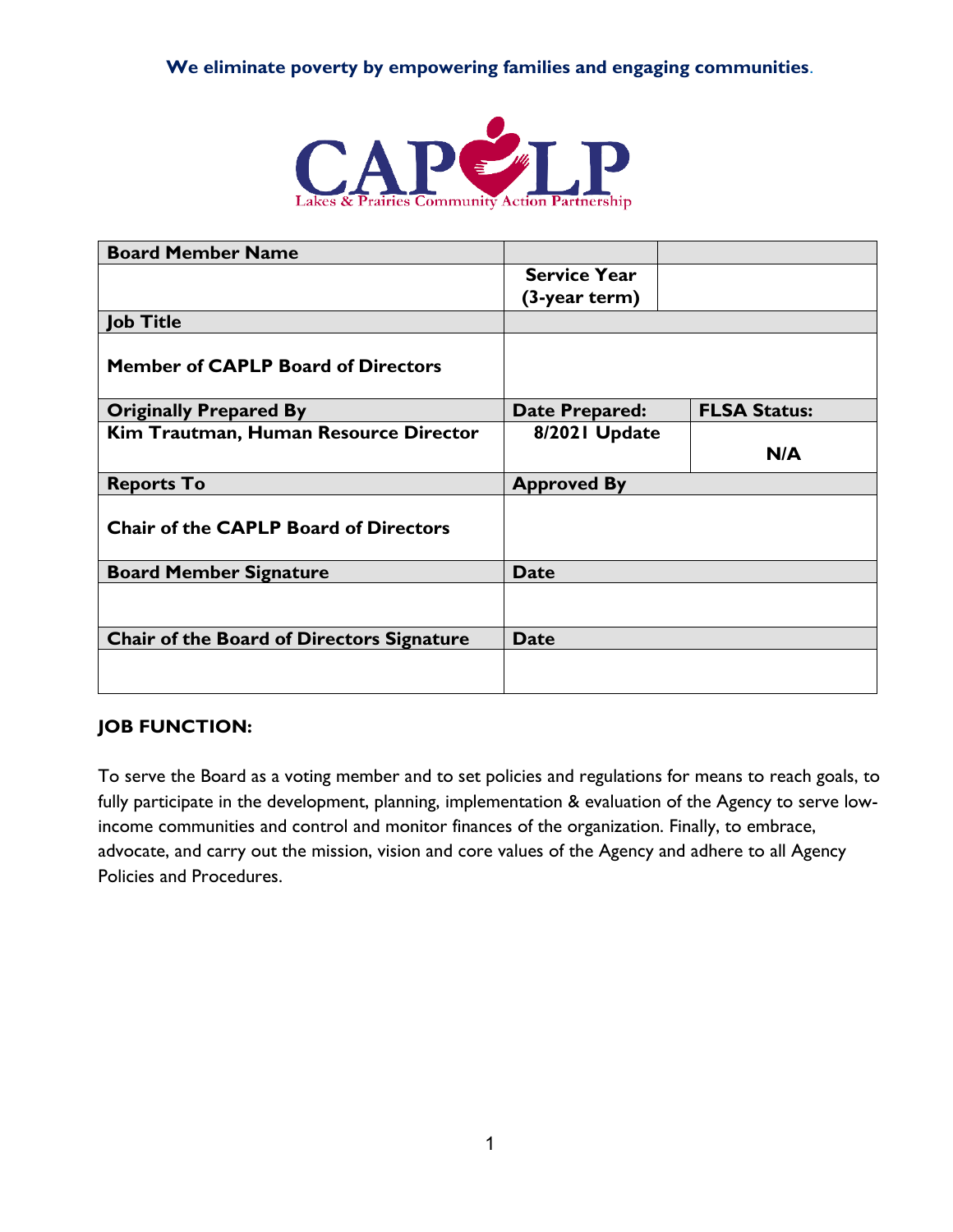# **REPORTING TO THIS POSITION ARE:** Agency Executive Director

# **AGENCY EXPECTATIONS OF A MEMBER OF THE BOARD:**

#### A. **Expected Meeting Attendance**:

- 1. Regularly attend standing meetings as scheduled (11 per year)
	- a. Be prepared for meetings and read all materials provided
	- b. Be willing to ask questions, exercise healthy skepticism
	- c. Be willing to make decisions
	- d. Become familiar with Board by-laws, policies and procedures, organizational structure, decision-making processes, and parliamentary procedure in order to be an effective representative
- 2. Notify main office if unable to attend scheduled meeting, to assure the attendance of a quorum
- 3. Attend Board retreats, orientations, n-service workshops, and other Board development activities
- 4. Attend and participate in special events as needed
- 5. Work toward the achievement of Agency-wide strategic plan goals, strategies, and measures
- 6. Embrace, advocate, and carry out the mission, vision, and core values of the Agency

# B. **Obligations**:

- 1. Determine personnel, fiscal and program policies
	- a. Develop the long-range financial plan
	- b. Review and approve the annual audit to ensure that funds are spend responsibly
	- c. Members of the Finance Committee have the responsibility to oversee fiscal management monthly
- 2. Hire, supervise and evaluate the Executive Director
	- a. Participate in the annual performance review and annual compensation review of the Executive Director
	- b. Realize that the Executive Director has supervisory responsibility of all Agency staff
- 3. Mobilize resources and understand the needs of your community to meet needs and achieve goals
	- a. Find out where there are unmet needs in your community
	- b. Gather input from the community about how to meet those needs